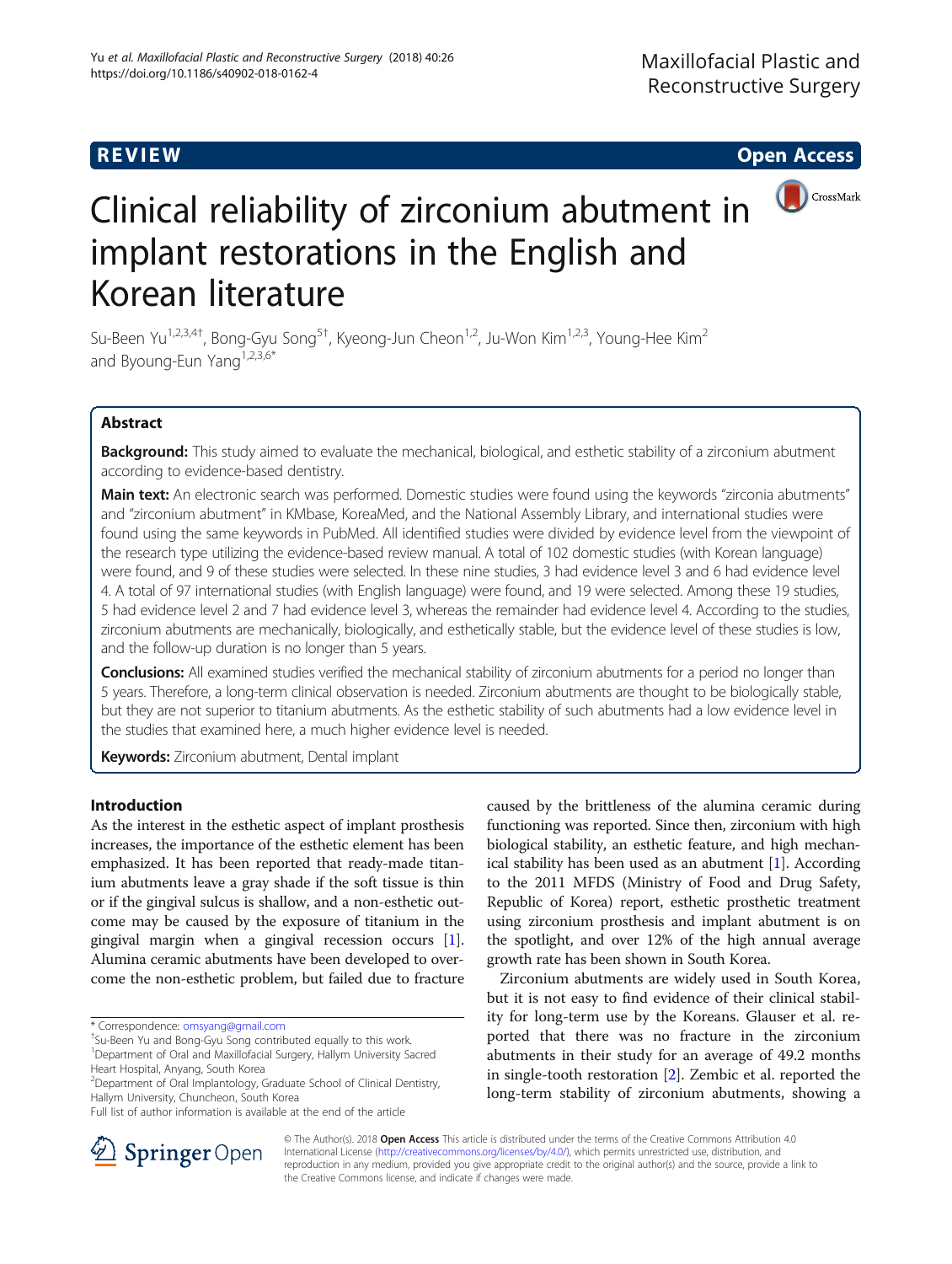96.3% success rate [[3\]](#page-8-0). Additionally, the studies conducted by Canullo et al., Sailer et al., Zembic et al., and Nothdurft et al. reported a 100% success rate in zirconium abutment clinical practices [\[4](#page-8-0)–[7\]](#page-8-0). All these studies, however, were conducted in Caucasian countries. Michael et al. reported that the maximum bite force was 725 N, and the average masticatory force was 262 N in natural teeth [\[8](#page-8-0)]. Ferrario et al. reported that the maximum bite force was around 700 N in healthy adult males and females [[9\]](#page-8-0). In Korean research, however, Cho reported that the maximum bite force was 923.8 N on average [\[10\]](#page-8-0), and Yoon reported that the average bite force was 744.5 N  $[11]$ . Koreans who favor hard foods such as kimchi, gakdugi, squid, and ribs deliver a strong masticatory force to the molar area [\[12\]](#page-8-0). Kim et al. examined the subjective food intake ability of the maximum occlusal force among Korean adults [\[13](#page-8-0)]. Considering the difference in diet and bite force between the Koreans and Caucasians, the stability of zirconium needs to be evaluated in the Koreans and the evidence level must be established.

According to the Straumann report 2013, Korea is the country where dental implant treatment is most performed [[14](#page-8-0)]. The Korean National Health Insurance Corporation announced that it would expand the coverage of dental implants in patients aged 70 and older beginning in 2015 and those aged 65 and older in 2016. Only patients older than 65 are eligible, but Korea is the second country to add implant treatment to the national health insurance after Sweden. However, the zirconium abutment was not included in the health insurance. We have reviewed the validity of zirconium abutment through Korean and English literature and wanted to provide a basis for its use. This study intended to help increase the treatment stability by offering evidence to the dentist's choice through the stability assessment of zirconium abutments, with a focus on evidence-based dentistry. The goal of this study is to review the status of clinical studies on the stability of zirconium abutments in papers in Korea and abroad and to refer to them for application in clinical medicine.

# Methods

A key question was set. The significant element in determining the key question included the patient/problem (P), intervention (I), comparison (C), and outcome (O) (PICO). The combination of these four major elements is "PICO asking questions." According to PICO asking questions, "Does the zirconium abutment (P and I) have mechanical, biological, and esthetic stability (O) compared to the titanium abutment  $(C)$ ?" was set as a key question.

#### Search strategy

Literature was searched, using the keywords "zirconia abutment," or "zirconium abutment," in KoreaMed,

KMbase, and National Assembly Electronic Library, which were recommended as domestic literature search sites by 「Evidence Literature Utilization Guidelines」 published by the Health Insurance Review and Assessment Service of Republic of Korea (2013a). Literature was searched using keywords including "zirconia abutment" and "zirconium abutment" in PubMed to compare the evidence levels of the stability of zirconium abutments in the domestic and international literature. The searched literature was selected by determining the inclusion and exclusion criteria based on the concept of evidence-based dentistry. The domestic literature included studies with Korean subjects and literature written in Korean. The scope of this study was clinical literature. Studies with international subjects, animal experiments, laboratory studies, expert commentaries, and scholarly literature were excluded.

# Stability assessment criteria and classification of the evidence level

# Stability assessment criteria

In this literature, mechanical stability means that there are no problems of zirconium abutment fracture, abutment screw fracture, etc. To evaluate the biological stability, the conditions of the tissues around the zirconium abutments including the height of the bones, the plaque accumulation level in the soft tissue, the bleeding on probing, and the depth of the periodontal pocket were compared with the conditions of the tissues around the titanium abutments or around the healthy natural teeth. The esthetic stability was evaluated to be stable when the color and shape of the soft tissue surrounding the zirconium abutments were similar to those of the natural teeth.

### Classification of the study type according to the evidence level

In this study, the grade criteria for clinical research literature suggested by the Health Insurance Review and Assessment Service were used. After the confirmation of the study type and contents that were selected based on Table 1, the evidence level was classified. According to the grade criteria for clinical research literature, the evidence level of

**Table 1** Study type according to evidence level

| Grade      | Study type                                                                                    |
|------------|-----------------------------------------------------------------------------------------------|
| $1$ (high) | Systematic literature review targeting RCTs<br>(systematic review with/without meta-analysis) |
|            | Randomized controlled trial, systematic literature review<br>targeting category 3             |
|            | Quasi-RCT, cohort study, case-control study,<br>observational/analytic study                  |
| $4$ (low)  | Cross-sectional study, case series, before/after study,<br>case report, non-analytic study    |

Source: Health Insurance Review and Assessment Service. Republic of Korea, 2013a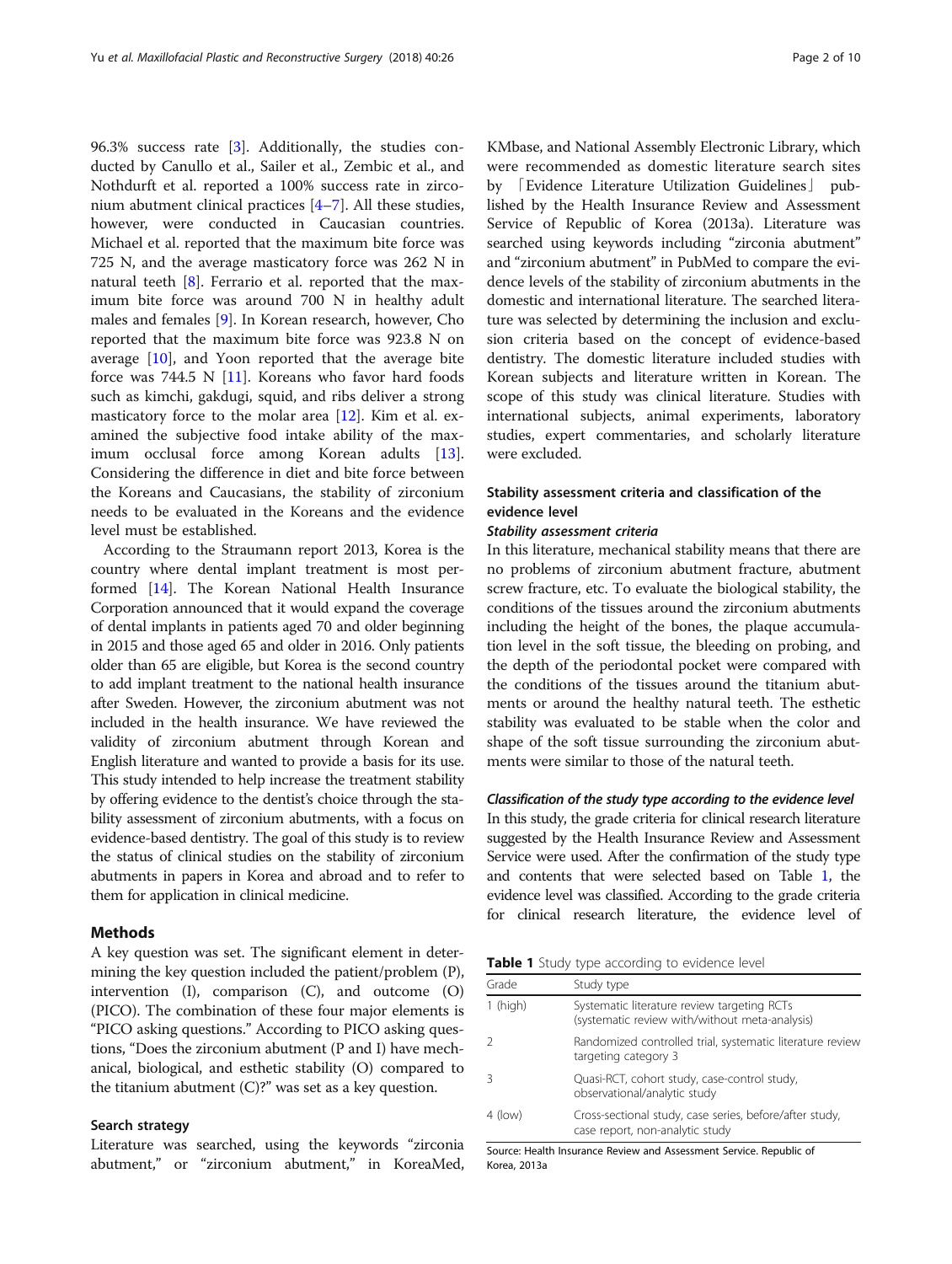systematic literature review targeting randomized controlled trials (RCTs) is the highest, and the evidence level of cross-sectional study, case series, before/after study, case report, and non-analytic study is the lowest. As such, the lower the grade is, the higher the level of evidence.

# Main text

As a result of the domestic literature search, a total of 102 kinds of literature were searched, including 28 kinds of literature at KoreaMed, 35 kinds of literature at KMbase, and 39 kinds of literature at the National Assembly Library. Of these 102 kinds of literature, 48 duplicate kinds of literature, 35 kinds of literature that fell under the exclusion criteria (including animal experiments and laboratory studies) based on a review of titles and abstracts, and three kinds of literature whose scope was not related to implant zirconium abutment were excluded. After a review of the full texts of the literature, six expert commentaries and one Master's thesis that was published in an international journal with a different title were excluded. Finally, nine literature were selected (Fig. 1).

International literature was searched at the Refomax Electronic Library of Hallym University Medical Center by linking with PubMed using keywords including "zirconium abutment" and "zirconia abutment." The literature type was set to review, clinical trial, and case report, and a total of 92 kinds of literature were selected: 13 reviews, 37 clinical trials, and 42 case reports. Based on the titles and abstracts, animal experiments, laboratory studies, and studies not related to implant zirconium abutment were excluded, and only the literature whose full texts could be obtained from the electronic library of the Hallym University Medical Center were selected. Finally, five reviews, eight clinical trials, and six case reports were selected (Fig. 2).





After the confirmation of the study types of the domestic and international literature, the evidence levels were classified. The classification results are presented in Table 2. For the domestic literature, there was no systematic literature review targeting RCTs, RCTs, and systematic literature reviews, which fall under evidence levels 1 and 2, respectively. There were three cohort studies with evidence level 3, and 6 case reports with evidence level 4.

In the international literature search process, there was a function for setting a literature type; thus, it was easy to classify the evidence level compared to the domestic literature search. About the evidence levels of international literature, there were five systematic literature reviews with evidence level 2, four cohort studies,

|                       |  |  | <b>Table 2</b> Status of the evidence levels of domestic and |  |
|-----------------------|--|--|--------------------------------------------------------------|--|
| international studies |  |  |                                                              |  |

|   | Grade Study type                                                                                 |          | Result (literature)    |  |  |
|---|--------------------------------------------------------------------------------------------------|----------|------------------------|--|--|
|   |                                                                                                  |          | Domestic International |  |  |
| 1 | Systematic literature review targeting<br>RCTs (systematic review with/without<br>meta-analysis) | $\Omega$ | 0                      |  |  |
| 2 | RCT                                                                                              | 0        | 0                      |  |  |
|   | Systematic literature review targeting<br>category 3                                             | 0        | 5                      |  |  |
| 3 | Quasi-RCT                                                                                        | $^{(1)}$ | ∩                      |  |  |
|   | Cohort study                                                                                     | 3        | 4                      |  |  |
|   | Case-control study                                                                               | Ω        | 3                      |  |  |
|   | Observational, analytic study                                                                    | $^{(1)}$ | 0                      |  |  |
| 4 | Cross-sectional study                                                                            | Ω        | 0                      |  |  |
|   | Case series                                                                                      | Ω        |                        |  |  |
|   | Case report                                                                                      | 6        | 6                      |  |  |
|   | Non-analytic study                                                                               | Ω        | 0                      |  |  |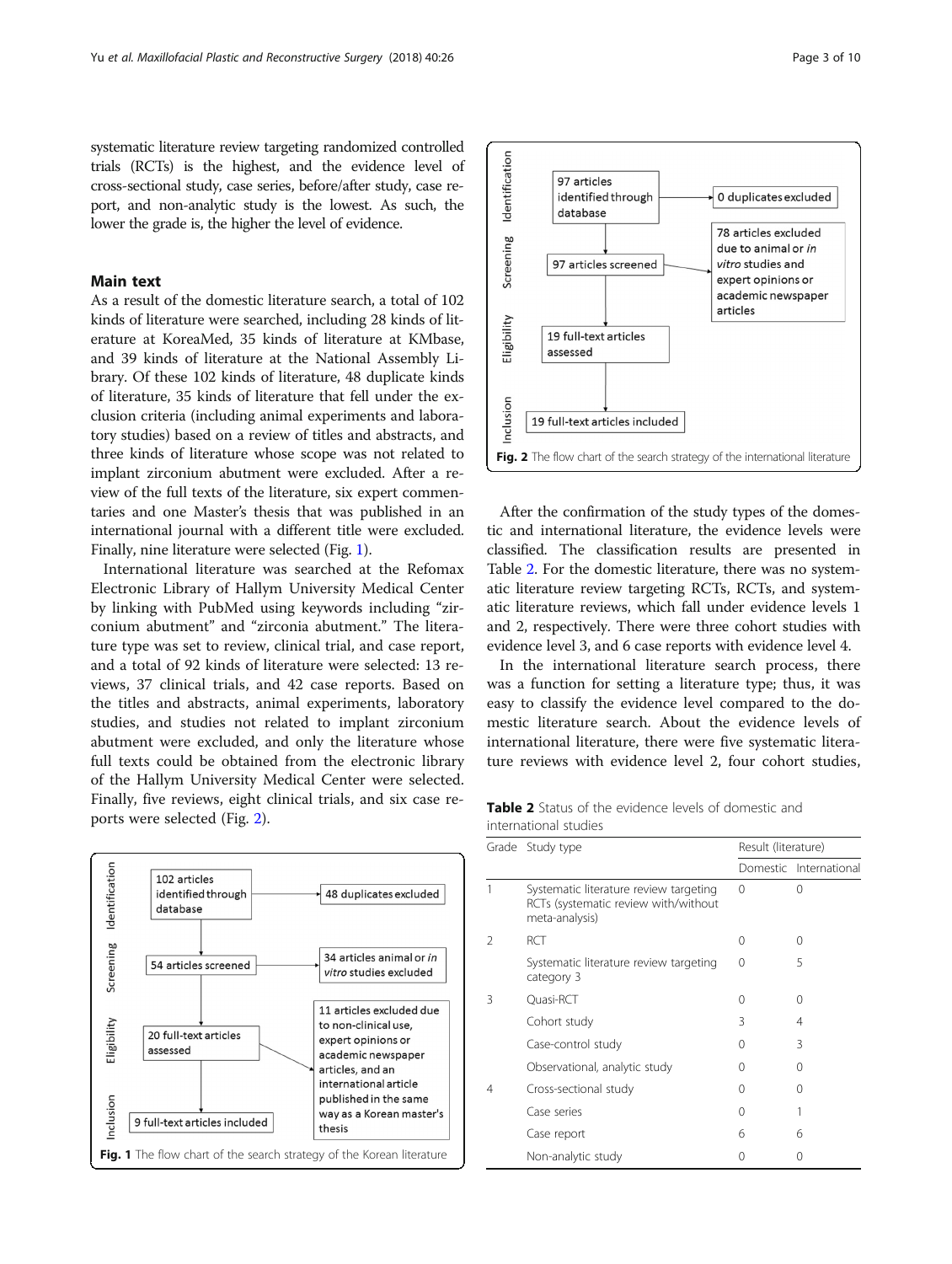and three case-control studies with evidence level 3, and 1 case series and 6 case reports with evidence level 4.

# Domestic literature

# Evidence level 3

A summary of three domestic kinds of literature with evidence level 3 is presented in Table [3](#page-4-0). In the studies conducted by Kim et al., regarding the stability of zirconium abutments, the survival rate was high regardless of the implant location and prosthesis type, and the number of prosthesis units and prosthesis types appeared to be significantly associated with the complication rate of zirconium abutments [\[15](#page-8-0)]. Also, the zirconium abutments were mechanically stable within the 5-year follow-up period. Bae et al. reported that the zirconium abutments in their study were biologically stable [\[16\]](#page-8-0).

# Evidence level 4

A summary of six domestic kinds of literature with evidence level 4 is presented in Table [4.](#page-5-0) Evidence for the esthetic stability of zirconium abutments was shown in five kinds of literature out of six case reports with evidence level 4.

# International Literature

#### Evidence level 2

A summary of the outcomes of five international literature with evidence level 2 is presented in Table [5.](#page-5-0) The stability evidence of zirconium abutments derived from the international literature with evidence level 2 can be roughly classified into two kinds. First, zirconium abutments are mechanically, biologically, and esthetically stable in general. In 16 literature evaluated by Medeiros et al. using the systematic literature review method [\[17\]](#page-8-0), four literature evaluated by Guess et al. [\[18,](#page-8-0) [19\]](#page-8-0), five literature evaluated by Gomes et al. [\[19\]](#page-8-0), eight literature evaluated by Nakamura et al. [\[20\]](#page-8-0), and one literature evaluated by Linkevicius et al. [\[21\]](#page-8-0), the mechanical, biological, and esthetic stability of zirconium abutments was shown. The stability of zirconium abutments for long-term use, however, cannot be ensured. Medeiros et al. summarized 16 literature and revealed that the outcomes about the biological stability of zirconium abutments were varied [[17](#page-8-0)]. Second, the stability of zirconium appeared to be positive within the short-term (4-year) clinical observation period. Four review literature, all reported that zirconium abutments are stable in the short term (within 5 years), but it is impossible to conclude the long-term stability of zirconium abutments due to the lack of long-term clinical studies.

# Evidence level 3

In Table [6,](#page-6-0) the outcomes of seven international literature with evidence level 3 are summarized. The representative literature falling under evidence level 3 include cohort studies conducted by Zembic and Sailer [\[3,](#page-8-0) [6](#page-8-0)]. The studies conducted by Zembic and Sailer reported the survival rate of the single crown using 20 titanium abutments and 20 zirconium abutments in 40 patients [[3,](#page-8-0) [6\]](#page-8-0). Additionally, the probing pocket depth, plaque control record, bleeding on probing, and bone level on radiography were compared with those of the opposite tooth. The stability evidence of zirconium abutments derived from international literature with evidence level 3 is roughly classified into three kinds.

First, zirconium abutments are mechanically stable within the 3- and 5-year follow-up periods. This study emphasized that the average 5-year follow-up period is longer than the follow-up periods of other studies. Second, zirconium abutments are stable for the restoration of a single tooth in the anterior and premolar regions. In the study of Glauser et al., single crowns using 54 zirconium abutments were observed for 4 years, and mechanical problems such as abutment fracture and abutment screw fracture, and marginal bone loss, were examined. During the average 49.2-month follow-up period, abutment fracture did not occur, and the mean marginal bone loss was reported to be 1.2 mm. Third, the esthetic stability of zirconium abutments cannot be determined [[2\]](#page-8-0). Sailer et al. reported that there was no significant difference between zirconium and titanium abutments regarding their esthetic features. Fourth, zirconium abutments are biologically stable, but there is no significant difference between zirconium and titanium abutments regarding biological stability  $[6]$  $[6]$ . In the study of Van Brakel et al., in both zirconium and titanium, similar amounts of bacteria were detected, and the gingival health conditions were reported to be similar [\[22,](#page-8-0) [23](#page-8-0)]. After designing an experiment as described above, Van Brakel performed the histological examination. In the 3-month histological examination, no statistically significant differences in the vascular density and the inflammation level were found [\[23](#page-8-0)].

## Evidence level 4

In Table [7](#page-7-0), the outcomes of seven international literature with evidence level 4 are summarized. The study object of all the literature with evidence level 4 is the maxillary anterior region.

The following three results were derived from international literature with evidence level 4. First, zirconium abutments are mechanically stable. In the study conducted by Lee et al., when nine patients were observed for 52 weeks after early loading, no abutment fracture or abutment screw loosening occurred [[24](#page-8-0)]. Second, zirconium abutments are biologically stable. Aydin et al. reported that there was no difference in the probing pocket depth, plaque control record, bleeding on probing, and bone level on radiography at the soft tissue around the zirconium implant 6 months after the prosthesis installation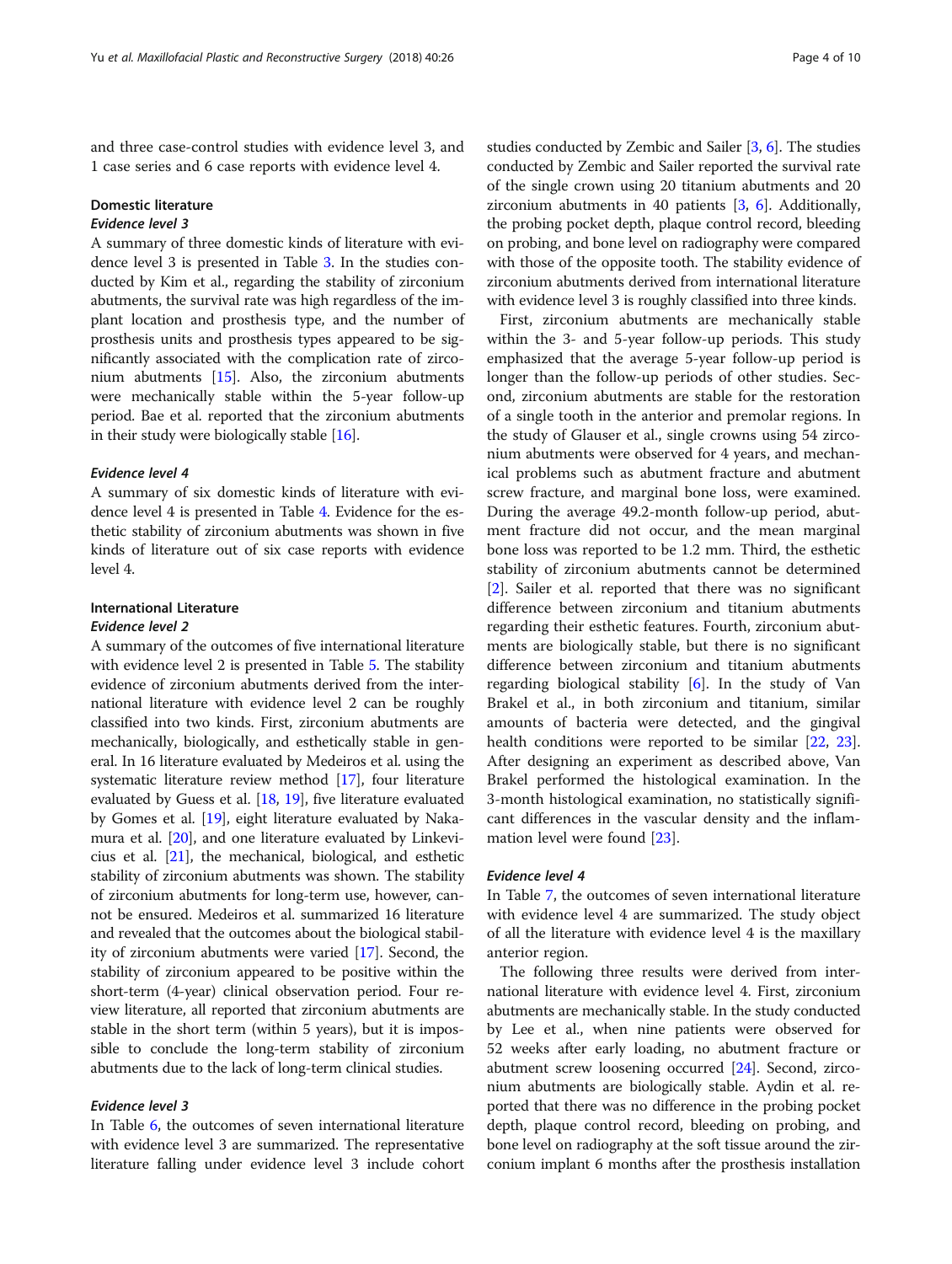<span id="page-4-0"></span>

| Author             | Study type                                    | Patient (person)/ Implant location<br>implant (unit)/<br>restoration |                                             | Prosthesis type                                          | Zirconium abutment F/U period                                                 | Outcome                                                                                                                                                                                                                                                       | Conclusion                                                                                                                                                |
|--------------------|-----------------------------------------------|----------------------------------------------------------------------|---------------------------------------------|----------------------------------------------------------|-------------------------------------------------------------------------------|---------------------------------------------------------------------------------------------------------------------------------------------------------------------------------------------------------------------------------------------------------------|-----------------------------------------------------------------------------------------------------------------------------------------------------------|
| Kim                | Prospective<br>et al. [34] cohort             | 213/611/328                                                          | Anterior/posterior                          | Single unit/multi-units Alumina-toughened<br>with pontic | Alumina-toughened 3.6 years (1-<br>zirconium abutment 12.8 years)<br>(ZirAce) | - 96.1% (pontic with multi-units)<br>3.8% (pontic with multi-units)<br>99.2% (pontic without multi-<br>-3.9% (pontic without multi-<br>Survival rate of zirconium<br>Complication rate<br>98.3% (single)<br>- 19.7% (single)<br>abutments<br>units)<br>units) | excellent long-term survival rate.<br>posterior tooth, further studies<br>Zirconium abutments have an<br>For the restoration of a single<br>are required. |
| Кiт                | Retrospective 65/158/85<br>et al. [15] cohort |                                                                      | Anterior/premolar/molar Single crown/splint | crown/bridge                                             | zirconium abutment (60.9-117.5)<br>Alumina-toughened 78 months<br>(ZirAce)    | Zirconium fracture, screw fracture, Complications occurred after<br>and screw loosening were not<br>Restoration success rate: 95.3%<br>observed for 5 years.                                                                                                  | The 5-year use is stable.<br>5 years.                                                                                                                     |
| et al. [16]<br>Bae | Prospective<br>cohort                         | 17/37                                                                | Maxilla mandible                            | Not mentioned                                            | Zirconium/alumina 12 months<br>composite abutment                             | - Junctional epithelium Height:<br>Histological examination<br>- Mandible: $0.68 \pm 0.30$<br>$Maxilla: 0.56 \pm 0.26$<br>Mean alveolar loss<br>Width: 0.51 mm<br>No abutment<br>2.09 mm                                                                      | The zirconium alumina composite<br>abutment is clinically stable.                                                                                         |

| Ò                    |
|----------------------|
|                      |
| avinence level       |
|                      |
|                      |
| J                    |
|                      |
|                      |
| .<br>S               |
|                      |
|                      |
| $\frac{1}{2}$        |
|                      |
|                      |
| ていきこう                |
| J                    |
|                      |
|                      |
|                      |
|                      |
|                      |
| mmmm un i n+ n n mmn |
|                      |
|                      |
|                      |
|                      |
|                      |
|                      |
|                      |
|                      |
|                      |
|                      |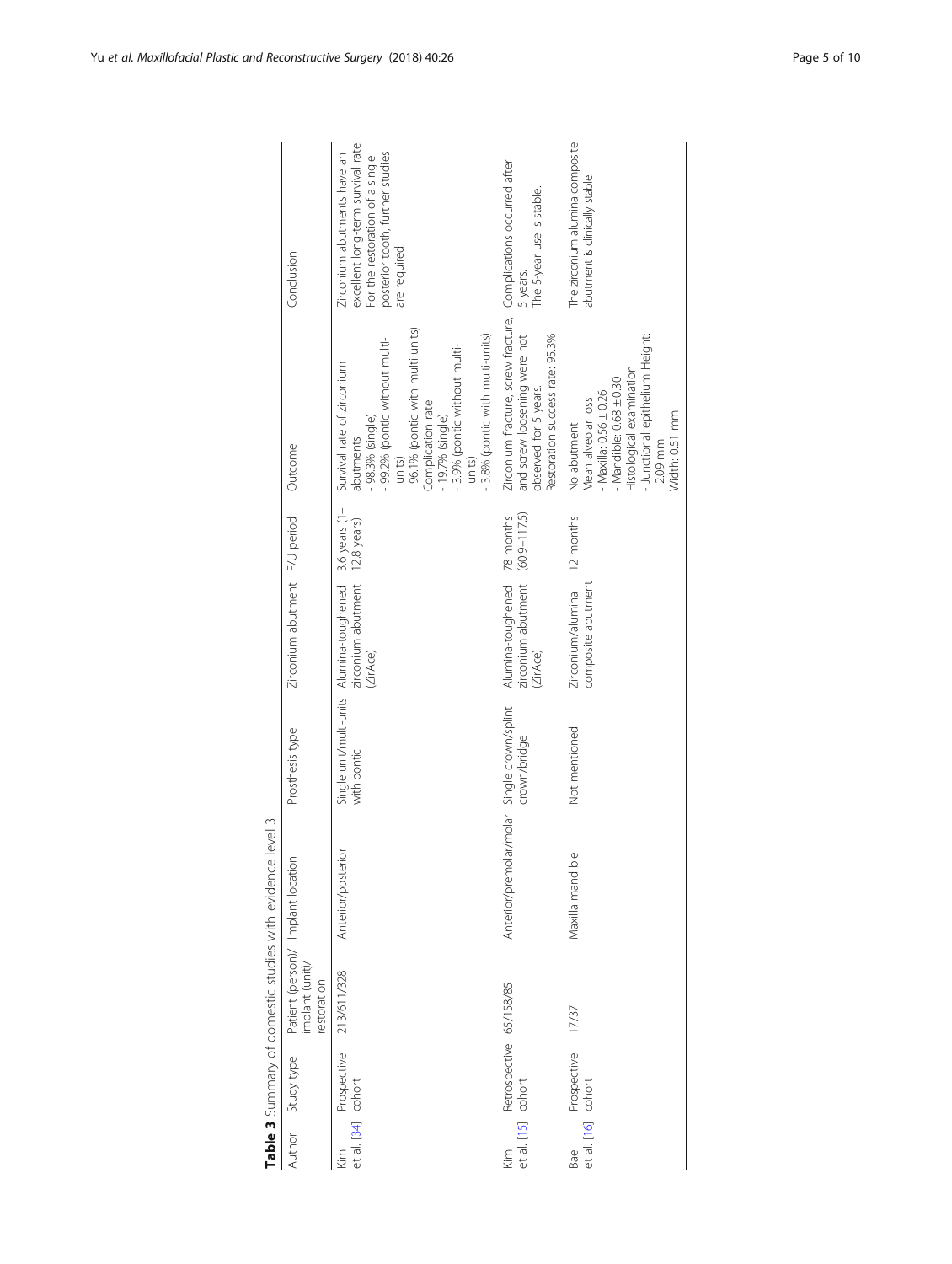| Author            | Study type  | Implant<br>location | Abutment                                        | F/U period                                  | Outcome                                                                                                                      |
|-------------------|-------------|---------------------|-------------------------------------------------|---------------------------------------------|------------------------------------------------------------------------------------------------------------------------------|
| Kim et al. [35]   | Case report | #11                 | Customized zirconium myplant                    | Not mentioned                               | Interdental papillar 100% filled<br>The shape and the color are<br>harmonious. Functionally and<br>esthetically satisfactory |
|                   |             | #21                 | Customized zirconium myplant                    | 6 months                                    | Harmonious with the<br>adjacent teeth                                                                                        |
|                   |             | #11                 | Customized zirconium myplant                    | Not mentioned                               | Not mentioned                                                                                                                |
| Byeon et al. [31] | Case report | #21                 | Not mentioned                                   | 2 months after installing<br>the prosthesis | Esthetic, oral hygiene maintained                                                                                            |
| Lee et al. [32]   | Case report | #23                 | Customized zirconium abutment                   | 6 months after installing<br>the prosthesis | Stable                                                                                                                       |
| Kim et al. [33]   | Case report | #11<br>#21          | Ready-made zirconium<br>abutment (Osstem Korea) | 10 months after<br>treatment                | Stable                                                                                                                       |
| Byeon et al. [36] | Case report | #11                 | Not mentioned                                   | Not mentioned                               | Not mentioned                                                                                                                |
| Yun et al. [37]   | Case report | #21                 | Not mentioned                                   | Not mentioned                               | Esthetic, oral hygiene maintained                                                                                            |

<span id="page-5-0"></span>Table 4 Summary of domestic studies with evidence level 4

[[25](#page-8-0)]. Third, zirconium abutments are generally esthetically stable. Kalman et al., Wadhwani et al., Mahn et al., and Schneider et al. reported the esthetic features in the maxillary anterior region [\[26](#page-8-0)–[29\]](#page-8-0). However, Tan et al. reported that cast metal abutments have an excellent gingival contour and that zirconium abutment has an excellent gingival color when cast metal abutments are compared with ready-made zirconium abutments, indicating that zirconium abutments are not always superior to titanium

abutments in terms of both the gingival contour and the color [[30](#page-8-0)].

In this study, the domestic and international literature on the stability of zirconium abutments were analyzed, with a focus on evidence-based dentistry. As a result, the following shortcomings were shown.

First, the studies on the stability of zirconium abutments conducted for longer than 5 years are not sufficient. Considering that complications of zirconium

Table 5 Summary of international studies with evidence level 2

| Author                          | No. of studies<br>(clinical studies) | Outcome                                                                                                                                                                                                                                                                                                                                                                                                                                         | Conclusion                                                                                                                                  |
|---------------------------------|--------------------------------------|-------------------------------------------------------------------------------------------------------------------------------------------------------------------------------------------------------------------------------------------------------------------------------------------------------------------------------------------------------------------------------------------------------------------------------------------------|---------------------------------------------------------------------------------------------------------------------------------------------|
| Medeiros<br>et al. [17]         | 16                                   | 1. The zirconium abutments showed excellent soft-tissue<br>reactions (3 studies).<br>2. The gingival recession increased in the zirconium<br>abutments (1 study).<br>3. No biological difference was observed between the<br>titanium and zirconium abutments (9 studies).<br>4. The zirconium abutments provided the gingival contour<br>and anatomical shape of the natural teeth as well as<br>have excellent esthetic features (3 studies). | 1. Zirconium abutments are recommended for the<br>anterior teeth.<br>2. Long-term studies are required to evaluate biological<br>reactions. |
| Guess<br>et al. [18]            | 18(4)                                | The survival rate of the zirconium abutments was 100%<br>(F/U period: 6 months-4 years).                                                                                                                                                                                                                                                                                                                                                        | As there are limited clinical data on zirconium abutments,<br>their routine use in dental clinics is not recommended.                       |
| Gomes<br>et al. [19]            | 20(5)                                | 1. The survival rate of the zirconium abutments was good.<br>2. The titanium abutments had more bone resorption<br>than the zirconium abutments.<br>3. The zirconium abutments were esthetically and<br>functionally stable.<br>4. No zirconium abutment fracture was observed for<br>four years.<br>5. The zirconium abutments had less bacteria accumulation<br>than the titanium abutments.                                                  | More studies on the long-term clinical success of<br>zirconium abutments are required.                                                      |
| Nakamura<br>et al. [20]         | 25(8)                                | 1. The zirconium abutments were acceptable for anterior<br>teeth in the biological and mechanical aspects.<br>2. Zirconium had less early plaque accumulation than<br>titanium.                                                                                                                                                                                                                                                                 | The zirconium abutment has the potential to be used<br>as a dental implant abutment material.                                               |
| Linkevicius 9(1)<br>et al. [21] |                                      | Titanium abutments do not maintain a higher bone level<br>than gold, aluminum oxide, and zirconium abutments.                                                                                                                                                                                                                                                                                                                                   | Due to the lack of clinical studies, the stability of<br>zirconium abutments cannot be determined.                                          |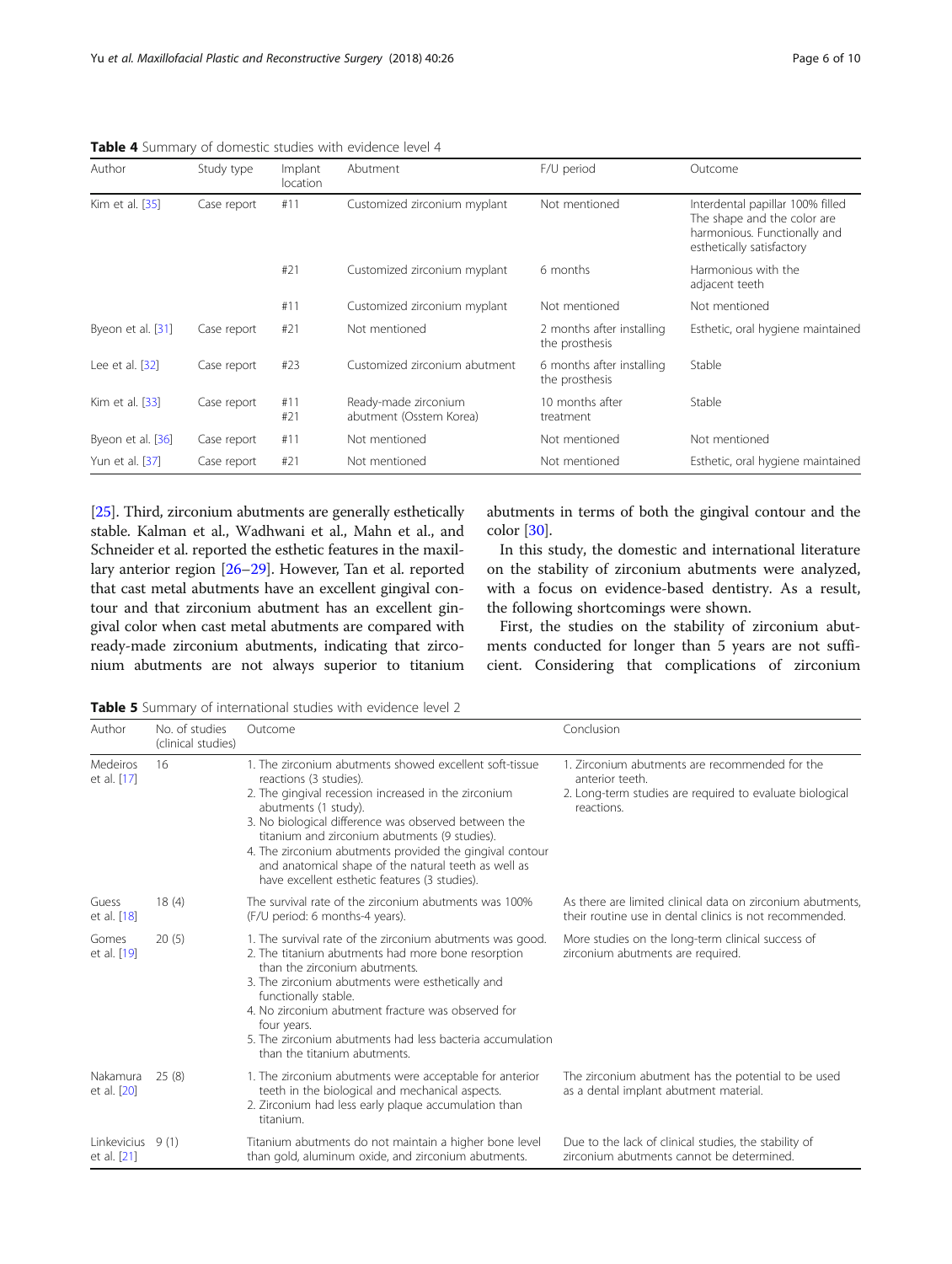<span id="page-6-0"></span>

|                                          | Table 6 Summary of international studies with evidence level 3                                 |                     |                                 |                    |                                                  |                              |                                                                                                                                                                                                                                                                                                                                                                                                          |                                                                                                                                                                                                                                                                                                                                                                                                                                                        |
|------------------------------------------|------------------------------------------------------------------------------------------------|---------------------|---------------------------------|--------------------|--------------------------------------------------|------------------------------|----------------------------------------------------------------------------------------------------------------------------------------------------------------------------------------------------------------------------------------------------------------------------------------------------------------------------------------------------------------------------------------------------------|--------------------------------------------------------------------------------------------------------------------------------------------------------------------------------------------------------------------------------------------------------------------------------------------------------------------------------------------------------------------------------------------------------------------------------------------------------|
| Author                                   | Study type                                                                                     | Patient/<br>implant | $\overline{5}$<br>Implant locat | Prosthesis<br>type | Abutment                                         | F/U period                   | Outcome                                                                                                                                                                                                                                                                                                                                                                                                  | Conclusion                                                                                                                                                                                                                                                                                                                                                                                                                                             |
| $\tilde{e}$<br><b>Zembic</b><br>$a.$ [3] | Prospective cohort                                                                             | 18/40               | premolar, molar<br>Canine,      | Single crown       | Zirconium,<br>titanium                           | 5.6 years<br>$(4.5 - 6.3)$   | 2. No significant difference in PD, PCR,<br>1. Prosthesis survival rate: 100%<br>BOP, and BL                                                                                                                                                                                                                                                                                                             | No statistically or clinically significant<br>difference in the 5-year survival rate                                                                                                                                                                                                                                                                                                                                                                   |
| Van Brakel<br>et al. [23]                | Case-control study<br>examination)<br>(histological                                            | 22/44               | (canine region)<br>Mandible     | No prosthesis      | Zirconium,<br>titanium                           | 3 months                     | vascular density of the adjacent tissues<br>1. No significant difference in the<br>2. No significant difference in the<br>inflammation level                                                                                                                                                                                                                                                             | 1. No difference in the soft-tissue health<br>2. No difference in the biological<br>reactions                                                                                                                                                                                                                                                                                                                                                          |
| Bressan et<br>al. [38]                   | Case-control study<br>The thickness and<br>color of the soft<br>tissue were<br>measured.)      | 22/22               | Maxilla anterior                | Single crown       | Gold, zirconium,<br>(all customized)<br>titanium | mentioned<br><b>S</b>        | 3. The information on the difference in<br>significantly greater color difference in<br>the soft-tissue thickness and the color<br>2. The titanium abutments showed a<br>1. The color of soft tissue around the<br>implant is significantly different from<br>soft tissue compared with gold or<br>difference cannot prove their<br>that of the opposite tooth.<br>zirconium abutments.<br>correlations. | around the implant is not an important<br>the soft tissue compared with the gold<br>element in the effect of the abutment<br>significantly greater color difference in<br>1. The color of the soft tissue around<br>the implant is different from that of<br>2. The titanium abutments show a<br>3. The thickness of the soft tissue<br>natural teeth regardless of the<br>or zirconium abutments.<br>on the soft-tissue color.<br>abutment materials. |
| Van Brakel<br>et al. [22]                | Case-control study                                                                             | 22/44               | (canine region)<br>Mandible     | No prosthesis      | Zirconium,<br>titanium                           | 3 months                     | 2. No significant difference in the soft-<br>1. In the two abutments, similar levels<br>tissue condition around the implant<br>of bacteria were detected                                                                                                                                                                                                                                                 | No difference in the soft-tissue health                                                                                                                                                                                                                                                                                                                                                                                                                |
| Zembic et<br>al. [7]                     | Prospective                                                                                    | 18/40               | premolar, molar<br>Canine,      | Single crown       | Zirconium,<br>titanium                           | 36 months<br>$(31.5 - 53.3)$ | 3. The degree of gingival discoloration<br>1. No significant difference in PD, PCR,<br>in the two abutments was similar to<br>that of the gingiva of natural teeth.<br>2. The two abutments showed<br>biological stability.<br>BOP, and BL                                                                                                                                                               | The zirconium and titanium abutments<br>outcomes during the 3-year follow-up<br>mechanical, biological, and esthetic<br>had the same survival rate and<br>period.                                                                                                                                                                                                                                                                                      |
| Sailer et al.<br>$\overline{6}$          | Prospective cohort                                                                             | 22/40               | premolar, molar<br>Canine,      | Single crown       | Zirconium,<br>titanium                           | 12.6 months<br>$(\pm 2.7)$   | the zirconium and titanium abutments<br>3. The colors of the soft tissue around<br>2. No difference in PD, PL, and BOP<br>are similar to the gingival color of<br>1. Prosthesis survival rate: 100%<br>natural teeth.                                                                                                                                                                                    | During the 1-year follow-up, the survival<br>abutments are the same, and similar<br>rates of the zirconium and titanium<br>esthetic outcomes are shown.                                                                                                                                                                                                                                                                                                |
| Glausser et<br>al. [2]                   | Prospective cohort                                                                             | 27/54               | Incisor, canine,<br>premolar    | Single crown       | Zirconium,<br>titanium                           | 48 months                    | The survival rate of the abutments:<br>100%                                                                                                                                                                                                                                                                                                                                                              | restoration at the anterior and premolar<br>Zirconium abutments are very stable in<br>supporting the single-tooth implant<br>regions.                                                                                                                                                                                                                                                                                                                  |
|                                          | PCR plaque control record, BOP bleeding on probing, PD probing pocket depth, and BL bone level |                     |                                 |                    |                                                  |                              |                                                                                                                                                                                                                                                                                                                                                                                                          |                                                                                                                                                                                                                                                                                                                                                                                                                                                        |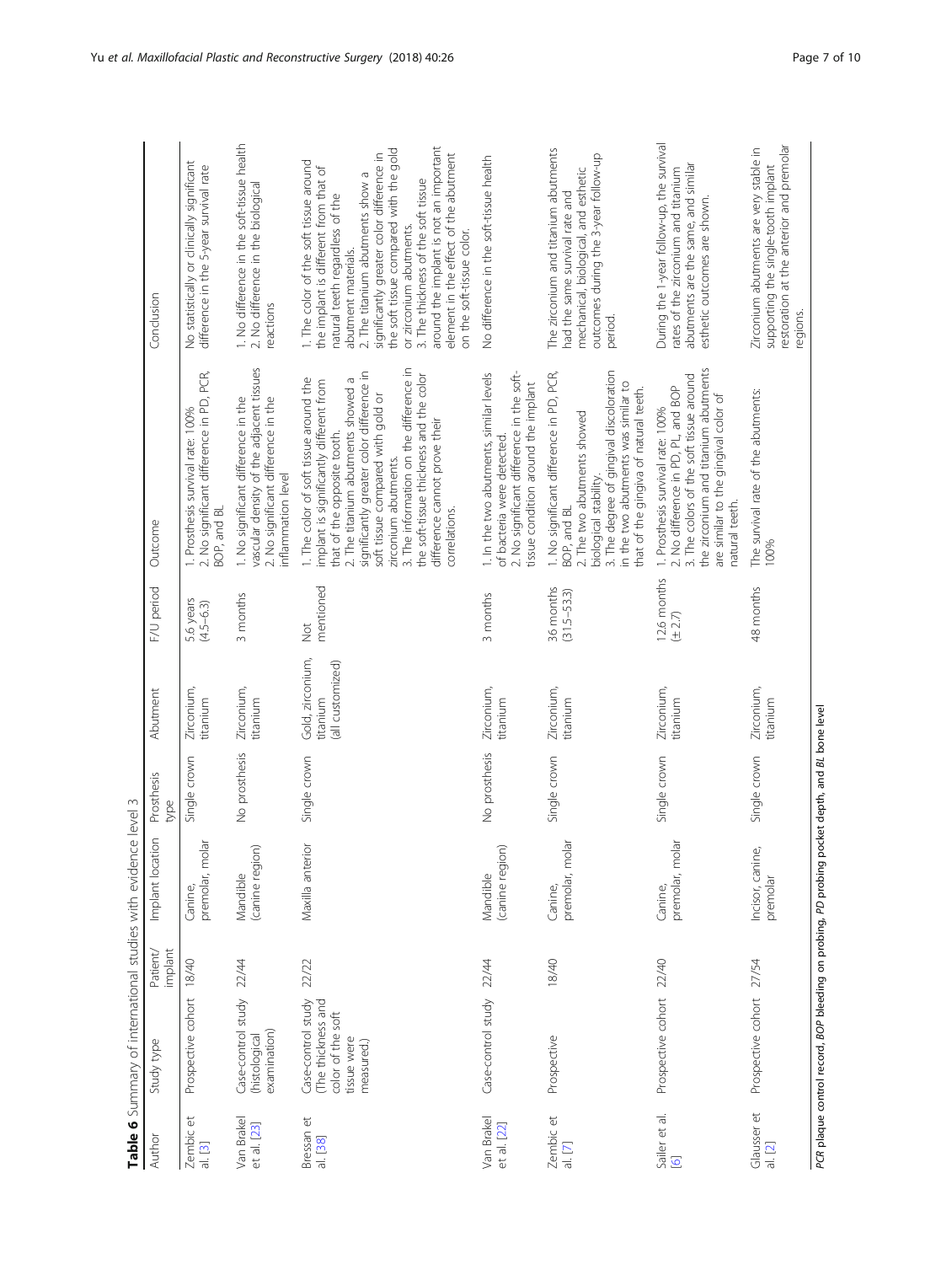| Author                               | Study type<br>(no. of samples) | Implant<br>location | Abutment                                                       | F/U period                                    | Outcome                                                                                                                                                       |
|--------------------------------------|--------------------------------|---------------------|----------------------------------------------------------------|-----------------------------------------------|---------------------------------------------------------------------------------------------------------------------------------------------------------------|
| Lee et al. [24]                      | Case series (9)                | Maxilla<br>anterior | Zirconium abutment                                             | 52 weeks after installing the<br>prosthesis   | Esthetic, no abutment fracture<br>or screw loosening                                                                                                          |
| Aydin et al. [25]                    | Case report (1)                | #22                 | Zirconium abutment                                             | Six months after installing<br>the prosthesis | No difference in PCR, BOP, PD,<br>and BL                                                                                                                      |
| Kalman et al. [26]                   | Case report (1)                | #22                 | Customized zirconium abutment Not mentioned<br>(Nobel Procera) |                                               | Esthetic                                                                                                                                                      |
| Wadhwani et al. [27] Case report (1) |                                | #12                 | Customized abutment<br>(Straumann)                             | Not mentioned                                 | Esthetic                                                                                                                                                      |
| Mahn et al. [28]                     | Case report (1)                | #11                 | Customized abutment                                            | Not mentioned                                 | Esthetic                                                                                                                                                      |
| Schneider et al. [29]                | Case report (1)                | #21                 | Zirconium ART EASY abutment<br>(Thommen Medical)               | Not mentioned                                 | Esthetic                                                                                                                                                      |
| Tan et al. [30]                      | Case report (1)                | #21                 | Zirconium abutment (<br>Astra Tech Inc., USA)                  | Not mentioned                                 | Customized titanium abutment:<br>excellent gingival contour,<br>gray shade in the gingival area;<br>zirconium abutment: no gray<br>shade in the gingival area |

<span id="page-7-0"></span>Table 7 Summary of international studies with evidence level 4

PCR plaque control record, BOP bleeding on probing, PD probing pocket depth, and BL bone level

prosthesis occur more than 5 years after, long-term studies lasting for more than 5 years are required. The analysis results of the domestic literature showed that zirconium abutments are mechanically, biologically, and esthetically stable, but most of the said literature have evidence level 4, meaning that the level of scientific evidence presented by them is low. Additionally, the stability of zirconium abutments is limited to the 5-year follow-up period. The evidence levels of international literature range from level 2 to level 4, and the scientific-evidence levels are higher and more varied compared to those of domestic literature. Like domestic literature, however, international literature reports the mechanical stability of zirconium abutments to last for 4 years; thus, the scientific evidence for the long-term stability of zirconium abutments is not sufficient. Further studies on the long-term survival rate of zirconium abutments are also required in other countries, and biological measurement values and esthetic outcomes need to be suggested using objective figures in long-term clinical practice.

Second, the domestic and international literature supporting the esthetic stability of zirconium abutments are case reports with a low evidence level, and most of them report the analysis results in a subjective language and have a short follow-up period or do not report the follow-up period. Among the domestic literature, three literature (written by Byeon et al. [\[31\]](#page-8-0), Lee et al. [\[32\]](#page-8-0), and Kim et al. [\[33](#page-8-0)], respectively) reported the follow-up period, and among the international literature, only two literature (written by Lee et al. [\[24\]](#page-8-0) and Aydin et al. [\[25\]](#page-8-0), respectively) reported the follow-up period. The rest of the literature did not mention the follow-up period. For the literature that reported the follow-up period, the maximum follow-up period was 52 weeks, and the average

follow-up period was 6 months; thus, it is difficult to ensure esthetic stability. The outcomes were expressed in subjective language, only as "It is esthetic" or "It is stable," and no statistically significant objective data were provided. Therefore, the conclusion that zirconium abutments are preferred to titanium abutments for an esthetically superior outcome does not have sufficient scientific evidence. To provide a scientific basis for the esthetic stability of zirconium abutments, the gingival color change, etc. need to be expressed objectively through the standardization of figures, using a tool such as a spectrophotometer. The esthetic stability must be evaluated after a more than 5-year-long observation after prosthesis installation.

# Conclusions

Zirconium abutments have a high survival rate regardless of implant location and prosthesis type within the 5-year follow-up period. Zirconium abutments are biologically stable. The evidence regarding the esthetic stability of zirconium abutments is not sufficient. Zirconium abutments are mechanically stable within the 5-year follow-up period. The long-term stability of zirconium abutments after 5 years cannot be determined. Therefore, clinical studies that investigate the long-term stability of zirconium abutments are required.

#### Abbreviations

BL: Bone level; BOP: Bleeding on probing; MFDS: Ministry of Food and Drug Safety, Republic of Korea; PCR: Plaque control record; PD: Probing pocket depth; RCTs: Randomized controlled trials

#### Availability of data and materials

Data sharing is not applicable to this article as no datasets were generated or analyzed during the current study.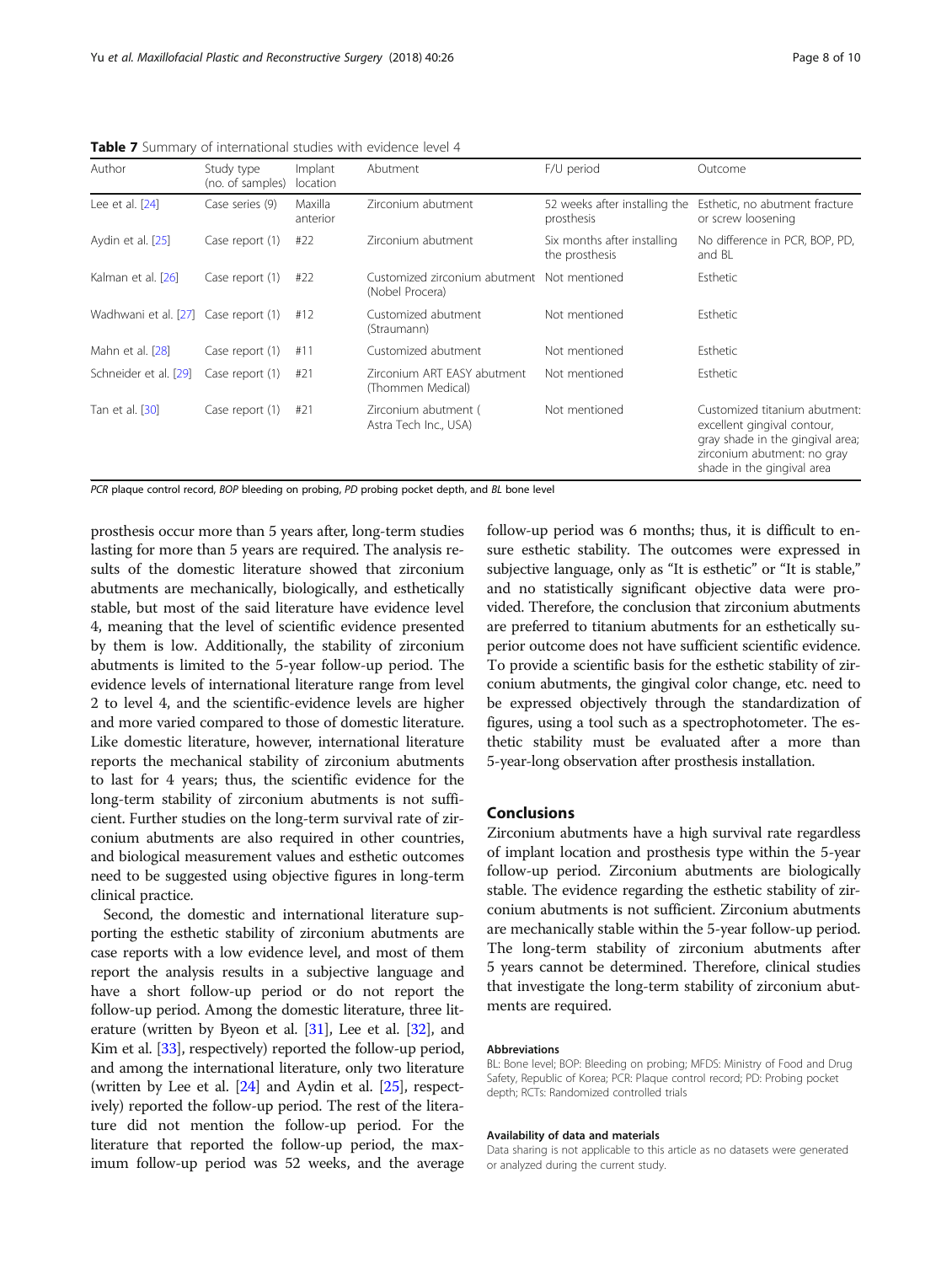# <span id="page-8-0"></span>Authors' contributions

SB and BG participated in making the conception and design of the report and carried out the acquisition of data and drafting of literature. KJ, JW, and YH carried out the acquisition of data and made a final approval and guarantor of the manuscript. BE participated in making the conception and design of the report, carried out the acquisition of data, and made a final approval and guarantor of the manuscript. All authors read and approved the final manuscript.

# Ethics approval and consent to participate

The study was reported to the Regional Ethical Committee. They found that the study did not require approval because it is a study of existing literature, not a human-related study, and does not use human-related materials for research.

#### Consent for publication

No person's data was used in this study.

#### Competing interests

The authors declare that they have no competing interests.

# Publisher's Note

Springer Nature remains neutral with regard to jurisdictional claims in published maps and institutional affiliations.

## Author details

<sup>1</sup>Department of Oral and Maxillofacial Surgery, Hallym University Sacred Heart Hospital, Anyang, South Korea. <sup>2</sup>Department of Oral Implantology, Graduate School of Clinical Dentistry, Hallym University, Chuncheon, South Korea. <sup>3</sup>Institute of Clinical Dentistry, Hallym University, Chuncheon, South Korea. <sup>4</sup> Department of Dentistry, National Police Hospital, Seoul, South Korea.<br><sup>5</sup> Department of Industrial Socurity, Hansei University Gunne, South Korea. <sup>5</sup>Department of Industrial Security, Hansei University, Gunpo, South Korea. 6 Department of Dentistry, Hallym University Sacred Heart Hospital, 22 Gwanpyeong-ro 170 beon-gil, Dongan-gu, Anyang Gyeonggi-do 431-796, South Korea.

# Received: 29 March 2018 Accepted: 2 August 2018 Published online: 10 September 2018

#### References

- 1. Kim HE, Cho IH (2013) Stress analysis and fatigue failure of prefabricated and customized abutments of dental implants. J Dent Rehab App Sci 29: 209–223
- 2. Glauser R, Sailer I, Wohlwend A, Studer S, Schibli M, Scharer P (2004) Experimental zirconia abutments for implant-supported single-tooth restorations in esthetically demanding regions: 4-year results of a prospective clinical study. Int J Prosthodont 17:285–290
- 3. Zembic A, Bosch A, Jung RE, Hammerle CH, Sailer I (2013) Five-year results of a randomized controlled clinical trial comparing zirconia and titanium abutments supporting single-implant crowns in canine and posterior regions. Clin Oral Implants Res 24:384–390
- Canullo L (2007) Clinical outcome study of customized zirconia abutments for single-implant restorations. Int J Prosthodont 20:489–493
- 5. Nothdurft FP, Pospiech PR (2009) Zirconium dioxide implant abutments for posterior single-tooth replacement: first results. J Periodontol 80:2065–2072
- 6. Sailer I, Zembic A, Jung RE, Siegenthaler D, Holderegger C, Hammerle CH (2009) Randomized controlled clinical trial of customized zirconia and titanium implant abutments for canine and posterior single-tooth implant reconstructions: preliminary results at 1 year of function. Clin Oral Implants Res 20:219–225
- Zembic A, Sailer I, Jung RE, Hammerle CH (2009) Randomized-controlled clinical trial of customized zirconia and titanium implant abutments for single-tooth implants in canine and posterior regions: 3-year results. Clin Oral Implants Res 20:802–808
- 8. Michael CG, Javid NS, Colaizzi FA, Gibbs CH (1990) Biting strength and chewing forces in complete denture wearers. J Prosthet Dent 63:549–553
- 9. Ferrario VF, Sforza C, Zanotti G, Tartaglia GM (2004) Maximal bite forces in healthy young adults as predicted by surface electromyography. J Dent 32:451–457
- 10. Cho JH. Effects of age and gender on maximal occlusal force and occlusal force distribution in Koreans: Korea University; 2006
- 11. Yoon H-R, Choi Y-J, Kim K-H, Chung C (2010) Comparisons of occlusal force according to occlusal relationship, skeletal pattern, age and gender in Koreans. Kor J Orthod 40:304–313
- 12. Kim YK, Kim SG, Yun PY, Hwang JW, Son MK. Prognosis of single molar implants: a retrospective study. Int J Periodontics Restorative Dent. 2010;30:  $401 - 7$
- 13. Kim B, Jeong S, Chung K, Cho Y, Kwon H, Choi C (2009) Subjective food intake ability in relation to maximal bite force among Korean adults. J Oral Rehabil 36:168–175
- 14. Straumann Holding AG. Annual report 2013: turning a new page 2013: Available from: [https://www.straumann.com/content/dam/media-center/](https://www.straumann.com/content/dam/media-center/group/en/documents/annual-report/2013/STMN-2013-Annual-Report.pdf) [group/en/documents/annual-report/2013/STMN-2013-Annual-Report.pdf](https://www.straumann.com/content/dam/media-center/group/en/documents/annual-report/2013/STMN-2013-Annual-Report.pdf)
- 15. Kim SS. (2011) Survival and complication rates of zirconia implant abutments supported for fixed partial dentures : a minimum 5 year followup study: Seoul National University;
- 16. Bae KH, Han JS, Seol YJ, Butz F, Caton J, Rhyu IC (2008) The biologic stability of alumina-zirconia implant abutments after 1 year of clinical service: a digital subtraction radiographic evaluation. Int J Periodontics Restorative Dent 28:137–143
- 17. de Medeiros RA, Vechiato-Filho AJ, Pellizzer EP, Mazaro JV, dos Santos DM, Goiato MC (2013) Analysis of the peri-implant soft tissues in contact with zirconia abutments: an evidence-based literature review. J Contemp Dent Pract 14:567–572
- 18. Guess PC, Att W, Strub JR (2012) Zirconia in fixed implant prosthodontics. Clin Implant Dent Relat Res 14:633–645
- 19. Gomes AL, Montero J (2011) Zirconia implant abutments: a review. Med Oral Patol Oral Cir Bucal 16:e50–e55
- 20. Nakamura K, Kanno T, Milleding P, Ortengren U (2010) Zirconia as a dental implant abutment material: a systematic review. Int J Prosthodont 23:299–309
- 21. Linkevicius T, Apse P (2008) Influence of abutment material on stability of peri-implant tissues: a systematic review. Int J Oral Maxillofac Implants 23: 449–456
- 22. van Brakel R, Cune MS, van Winkelhoff AJ, de Putter C, Verhoeven JW, van der Reijden W (2011) Early bacterial colonization and soft tissue health around zirconia and titanium abutments: an in vivo study in man. Clin Oral Implants Res 22:571–577
- 23. van Brakel R, Meijer GJ, Verhoeven JW, Jansen J, de Putter C, Cune MS (2012) Soft tissue response to zirconia and titanium implant abutments: an in vivo within-subject comparison. J Clin Periodontol 39:995–1001
- 24. Lee CY, Hasegawa H (2008) Immediate load and esthetic zone considerations to replace maxillary incisor teeth using a new zirconia implant abutment in the bone grafted anterior maxilla. J Oral Implantol 34:259–267
- 25. Aydin C, Yilmaz H, Bankoglu M (2013) A single-tooth, two-piece zirconia implant located in the anterior maxilla: a clinical report. J Prosthet Dent 109:70–74
- 26. Kalman L, MacIntosh K (2013) The use of pink porcelain to manage a malposed anterior implant: case report. J Can Dent Assoc 79:d117
- 27. Wadhwani CP, Pineyro A, Akimoto K (2012) An introduction to the implant crown with an esthetic adhesive margin (ICEAM). J Esthet Restor Dent 24:246–254
- 28. Mahn DH, Polack MA (2009) Esthetic rehabilitation of maxillary incisors in conjunction with flapless surgical techniques, an implant zirconia crown, and porcelain veneers. J Esthet Restor Dent 21:294–302
- 29. Schneider R (2008) Implant replacement of the maxillary central incisor utilizing a modified ceramic abutment (Thommen SPI ART) and ceramic restoration. J Esthet Restor Dent 20:21–27 discussion 8
- 30. Tan PL, Dunne JT Jr (2004) An esthetic comparison of a metal ceramic crown and cast metal abutment with an all-ceramic crown and zirconia abutment: a clinical report. J Prosthet Dent 91:215–218
- 31. Byun SG, Na YC, Choi BR, Seo JM, Park HK (2013) A single maxillary anterior immediate implant restoration by trauma. J Dent Imp Res 32:17–21
- 32. Lee GJ, Choi BH, Kim HJ, Jung SM (2012) Immediate connection of customized zirconia abutment using flapless guided surgery: a clinical report. J Dent Rehabil Appl Sci 28:201–212
- 33. Kim US, Son SJ, Yang MY, Jang SW, You HM, Park DS et al (2011) Immediate implantation and restoration with CAD/CAM zirconia abutment after extraction of upper central incisors. J Kor Acad Esthet Dent 20:78–83
- 34. Kim SS, Yeo IS, Lee SJ, Kim DJ, Jang BM, Kim SH et al (2013) Clinical use of alumina-toughened zirconia abutments for implant-supported restoration: prospective cohort study of survival analysis. Clin Oral Implants Res 24:517–522
- 35. Kim JY, Seo JM (2014) Reconstruction of upper anterior by implant using customized zirconia abutment and all ceramics: a clinical report. J Dent Rehabil Appl Sci 30:81–92